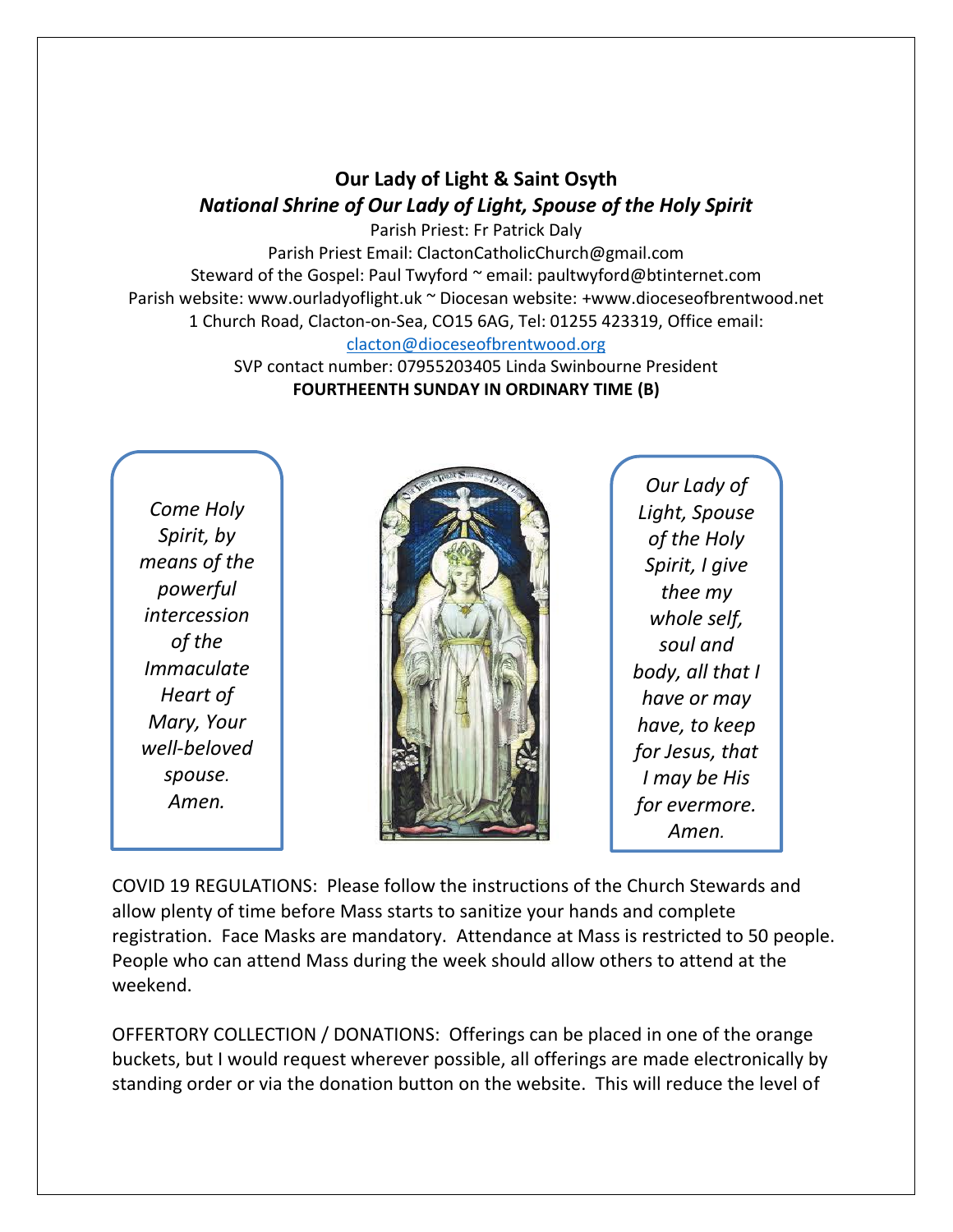risk to our collection counters and those who will need to visit the bank. The bank details are: **Bank Title: Catholic Church Clacton-on-Sea, Sort Code 401322, Account Number: 41020463.** Members of the gift-aid scheme should quote their name and gift aid number in the Reference. Funds received last week:

Electronic Offerings £175.00 of which £ 140.00 was gift aided.

Collection Offerings £330.37 of which £190.00 was gift aided.

Day for Life Appeal: £172.68 of which £53.50 was gift aided.

Thank you for your generosity, for Gift Aiding your offerings, and for your support of the Parish. Fr Patrick.

## MARK 6:1-6

In the Gospel from Mark, Jesus visited His hometown with His disciples, and He taught in the synagogue. The people were amazed by His teaching but rejected Jesus. They could not accept that a man from His background could speak with such wisdom and authority.

In the words of the Prophet Isaiah, they had ears but could not hear. They had eyes but could not see. They had no faith. They did not know Jesus at all. They were blinded by their familiarity. Jesus is not able to heal without faith.

We can be blinded through our familiarity in our relationship with Jesus and His Church. We fail to appreciate the gift of our faith; we fail to appreciate the gift of our salvation. Following the Ascension of Jesus Christ into heaven, the Holy Spirit was sent forth by The Father, and through Our Lord Jesus Christ. Through the Holy Spirit the Church was born and was given the gift of the Sacraments. It is through the Sacraments that Jesus continues His healing ministry on earth. The greatest of the Sacraments is the Holy Eucharist: the body and blood of Our Lord Jesus Christ. This is the greatest gift Jesus could give us. It is the gift of Himself to feed and nourish our immortal souls. This is the greatest gift of healing and love. Do we really believe in the true presence? Does our familiarity with Holy Communion blind our faith in the gift of God Himself? Do recognize God Himself in the Blessed Sacrament in the tabernacle when we enter a Church? Does our familiarity blind us from the truth?

BISHOP ALAN VISITATION: The Bishop will be visiting the Parish on Tuesday  $27<sup>th</sup>$  July to preside at a Mass for the sick at 11.00 am. There will be a parish reception in the parish hall following the Mass. The event will be by ticket only. Application forms are available at the back of the Church. I am appealing for volunteers to help on the day. Please return the completed Application for Ticket Form to the Presbytery as soon as possible. The closing date for receipt is  $16<sup>th</sup>$  July 2021.

URGENT ACTION RIGHT TO LIFE: 'The abortion lobby, led by the UK's largest abortion provider, BPAS, has worked with Diana Johnson MP to bring forward an amendment to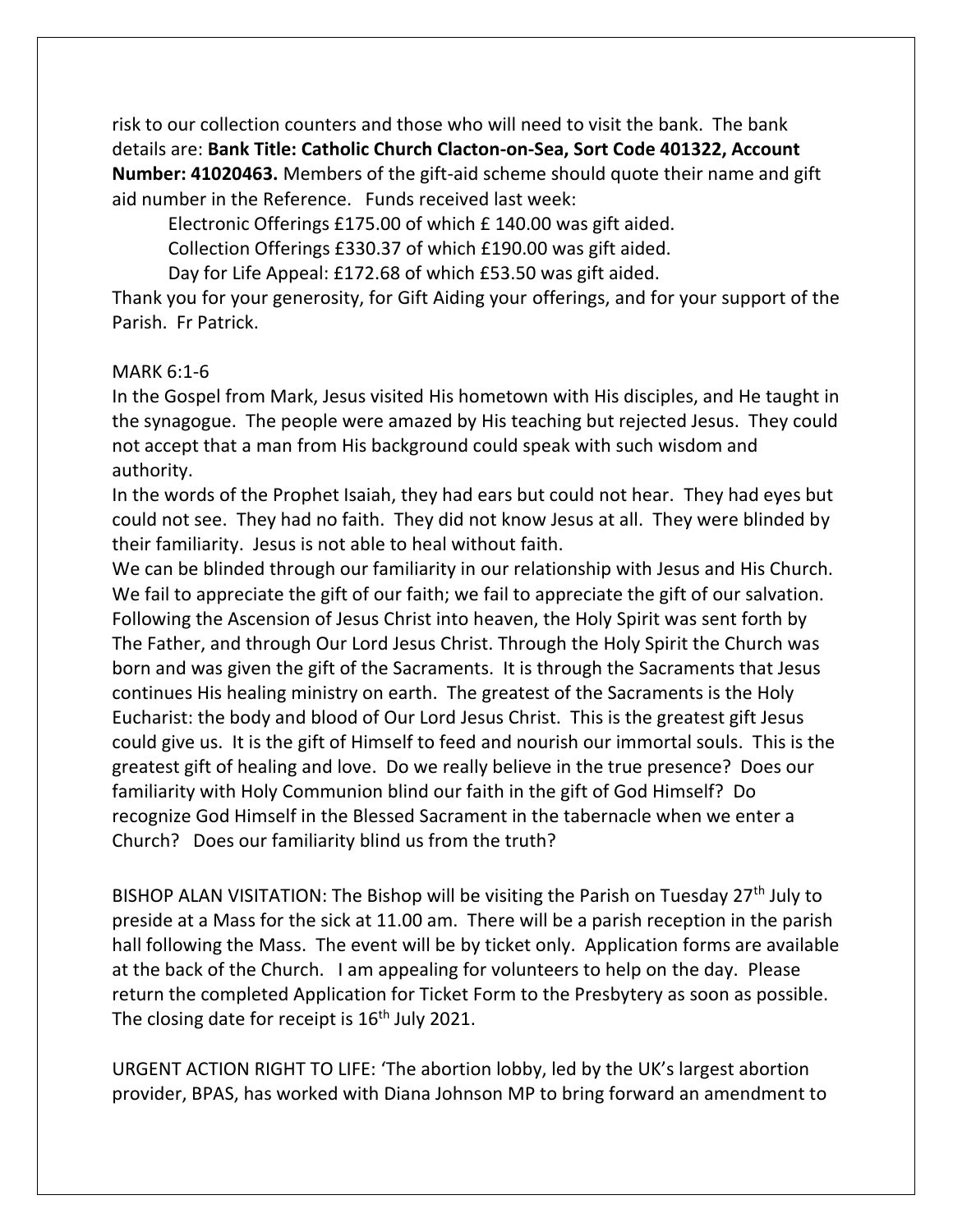hijack the Police, Crime, Sentencing and Courts Bill to introduce abortion on demand, for any reason, up to birth to England and Wales.' The vote is expected this Monday. Please register your objection to your MP through the following link: https://righttolife.org.uk/StopAbortionUpToBirth.

END OF YEAR GIFT AID STATEMENTS: Individual statements are available for collection at the back of the church. Thank you for your commitment and support. Fr Patrick.

SECOND COLLECTION: There will be a second collection for 'Apostleship of the Sea' next weekend at all Masses. You can put the money in one of the black buckets, pay on the Donation Button on the website, or pay directly on-line quoting 'Sea'.

| Saturday 3rd July.             | 9.30 am.                | <b>MASS: Oliver Kennedy RIP</b>   |
|--------------------------------|-------------------------|-----------------------------------|
|                                |                         | Joan McCarthy.                    |
| Saturday 3rd July.             | 11.00 am to 12.00 am.   | <b>SACRAMENT OF</b>               |
|                                |                         | <b>RECONCILIATION:</b>            |
|                                |                         | Confessions will be heard in      |
|                                |                         | the Sacristy. Please tell the     |
|                                |                         | Steward that you wish to go       |
|                                |                         | to confession.                    |
| Saturday 3rd July.             | 11.00 am to 1.00 pm.    | Church is open for private        |
|                                |                         | prayer with Exposition of the     |
|                                |                         | <b>Blessed Sacrament.</b>         |
| Saturday 3rd July.             | 6.00 pm.                | MASS: Dsyler Keryra               |
| Vigil of the Twelfth Sunday in |                         | Intentions                        |
| Ordinary Time. (B)             |                         | Pauline Puca.                     |
| Sunday 4 <sup>th</sup> July.   | 8.30 am.                | <b>MASS: Larry Drinkwater RIP</b> |
| The Fourteenth Sunday in       |                         | M Dale.                           |
| Ordinary Time. (B)             |                         |                                   |
| Sunday 4 <sup>th</sup> July.   | 10.30 am.               | MASS: Ned O'Hara RIP              |
|                                | <b>FAMILY MASS</b>      | Mary Foster.                      |
|                                | Please note that this   |                                   |
|                                | Mass is exclusively for |                                   |
|                                | families with young     |                                   |
|                                | children.               |                                   |
| Sunday 4 <sup>th</sup> July.   | 2.00 pm.                | <b>BAPTISM: Leonard Galus.</b>    |
| Monday 5 <sup>th</sup> July.   | 9.30 am.                | <b>MASS: Carol Michael Taran</b>  |
|                                |                         | <b>RIP</b>                        |
|                                |                         | Whelah Family.                    |

## **THE FOLLOWING MASSES WILL BE OPEN TO A MAXIMUM OF 50 PEOPLE IN THE CHURCH.**